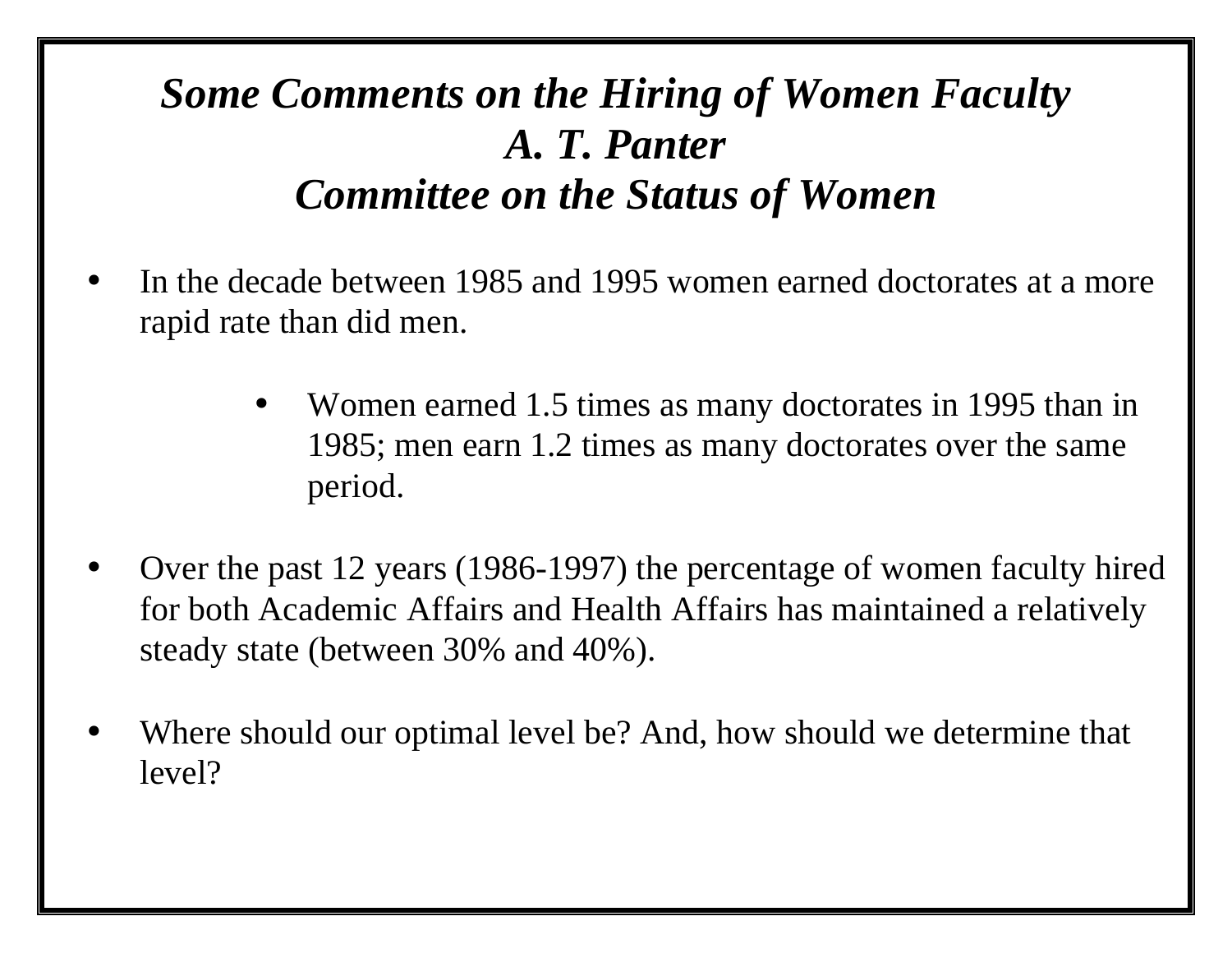# *Patterns of Hiring Women Over the Past Five Years…*

- Percentages for hiring women are considerably higher for fixed-term faculty than for tenure/tenure-track faculty.
- By rank, percentages are highest for women at the lowest ranks (instructor, assistant professor) but decline for associate professor and professor ranks; this pattern is particularly seen in Health Affairs at the associate level.
- Within Division, percentages for hiring across academic units are not uniform; overall percentages are pulled down by one or two units.
- The data management system for faculty hiring data (and related data) is outdated and needs to be brought to state-of-the-art levels.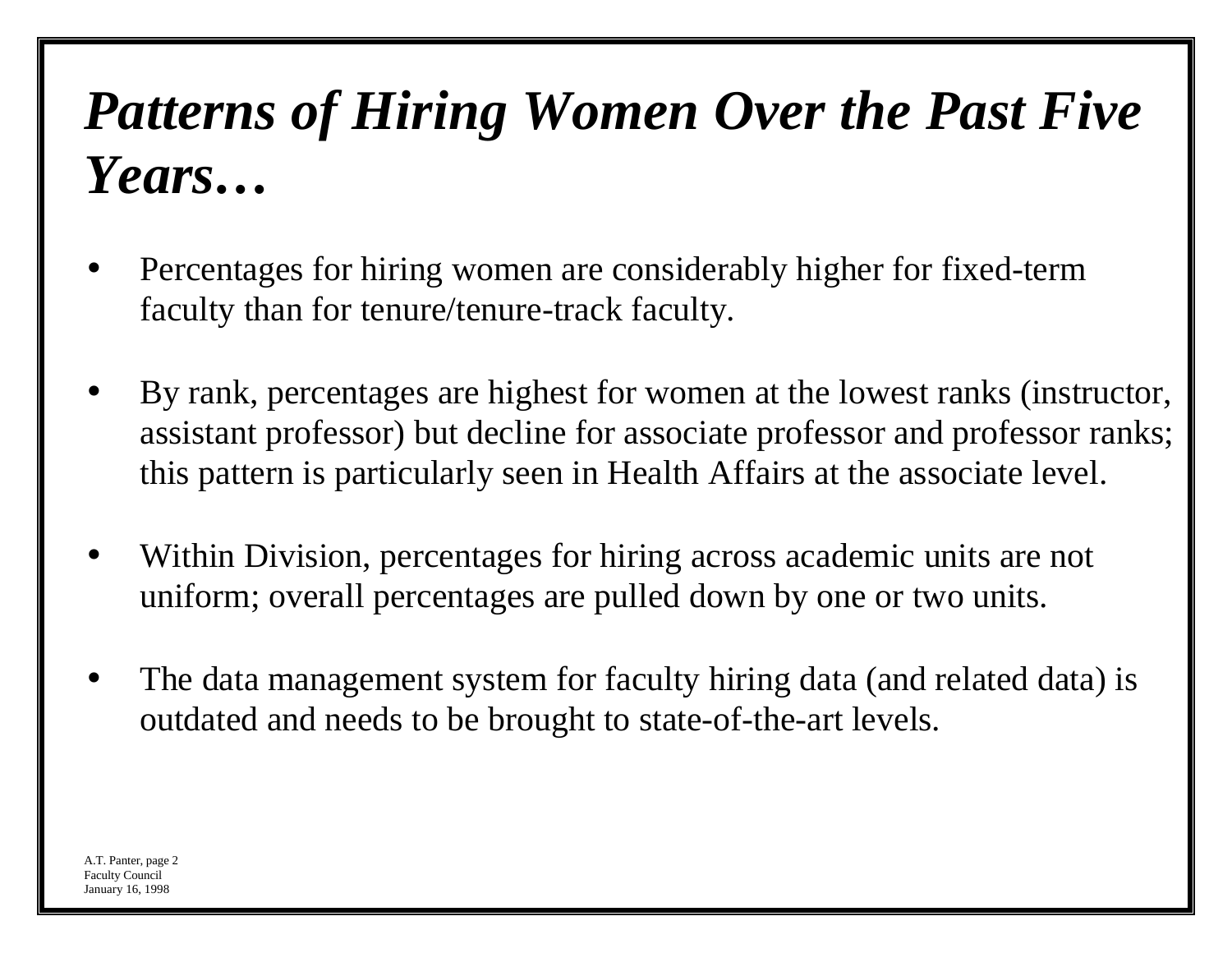#### **Faculty Hiring Over The Last 12 Years (Tenure/Tenure-Track)**



A.T. Panter, page 3 Faculty Council January 16, 1998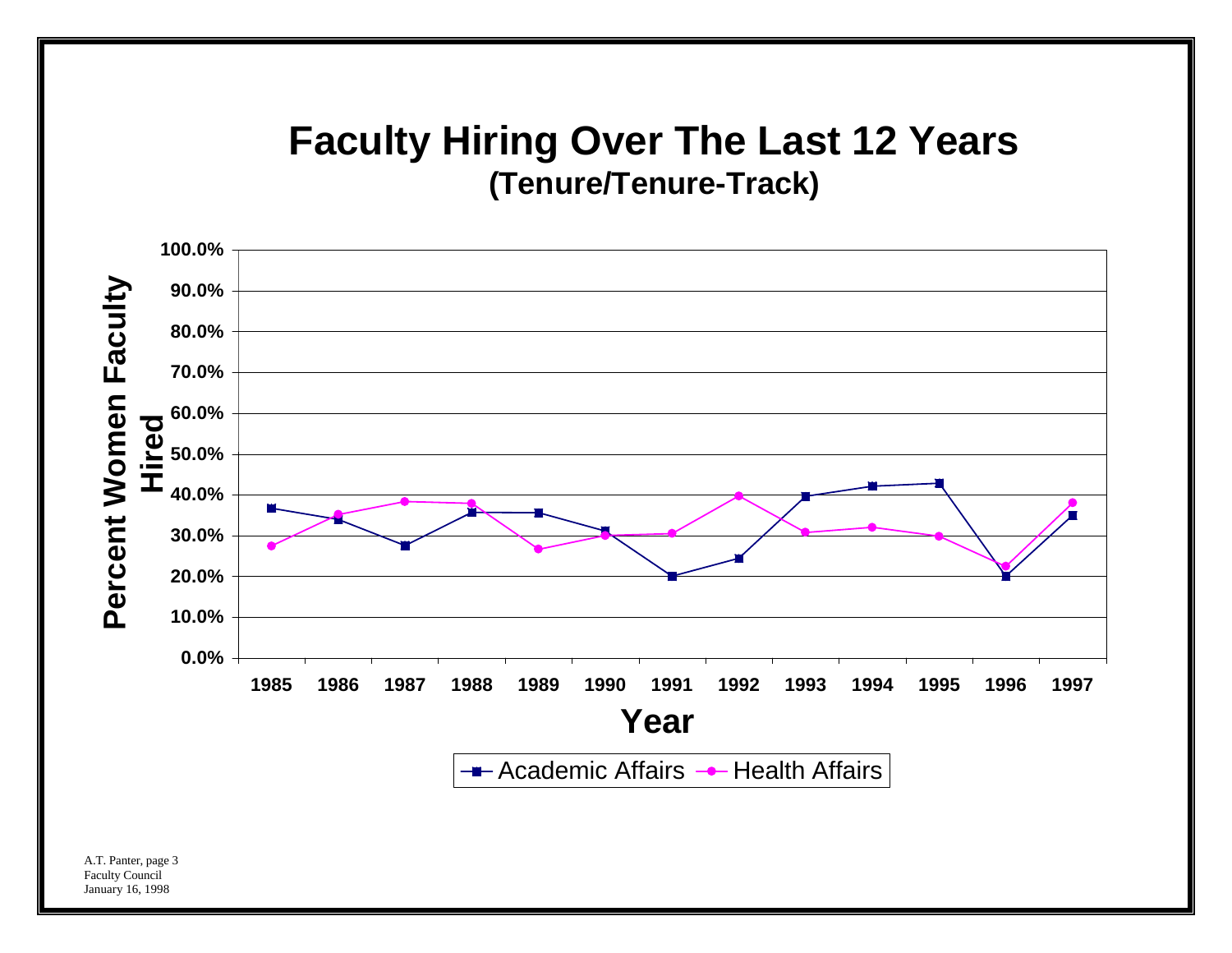#### **Faculty Hiring Over The Last 12 Years (Tenure/Tenure-Track and Fixed-Term)**



A.T. Panter, page 4 Faculty Council January 16, 1998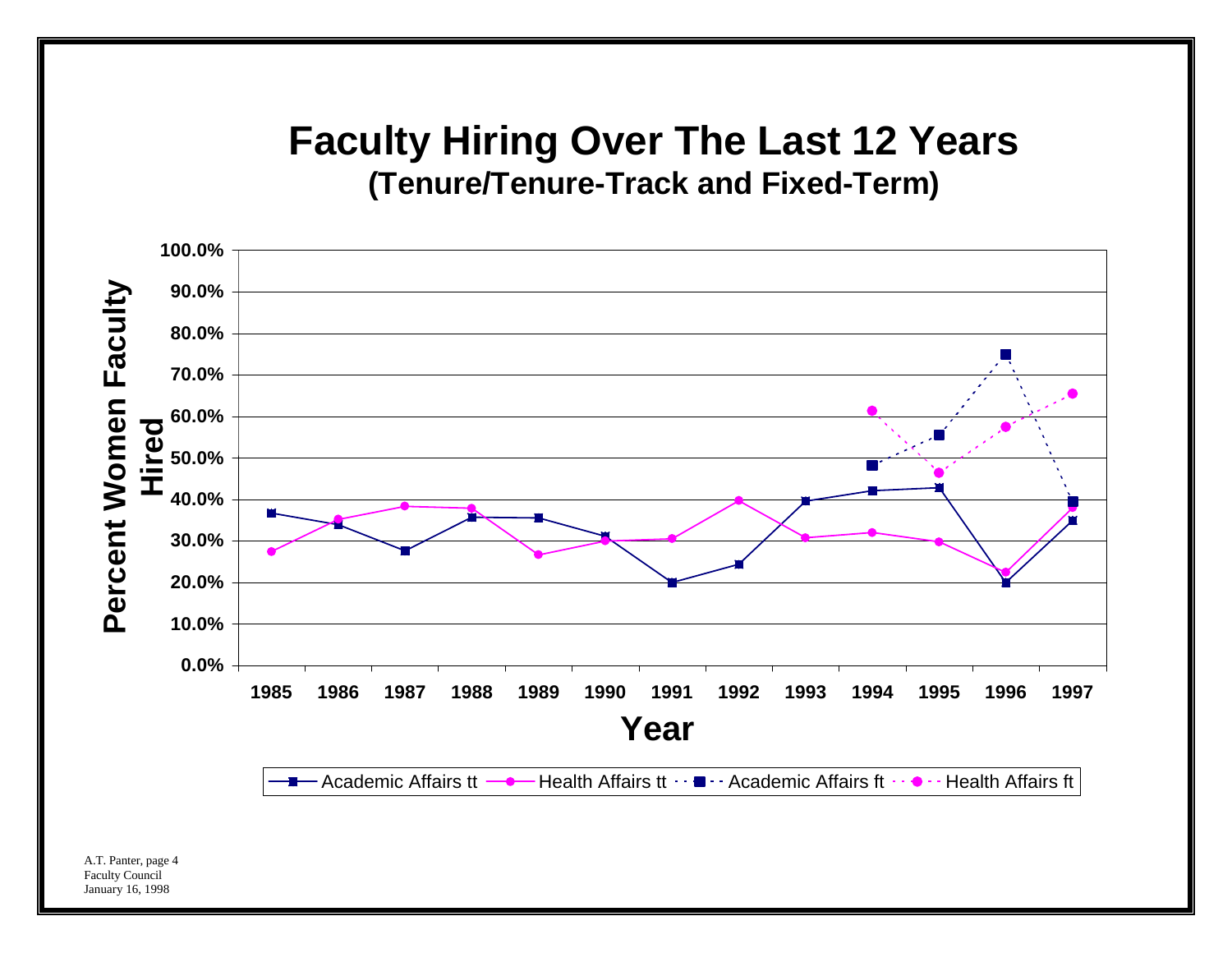#### **Faculty Hiring by Division and Rank (1993-1997)**

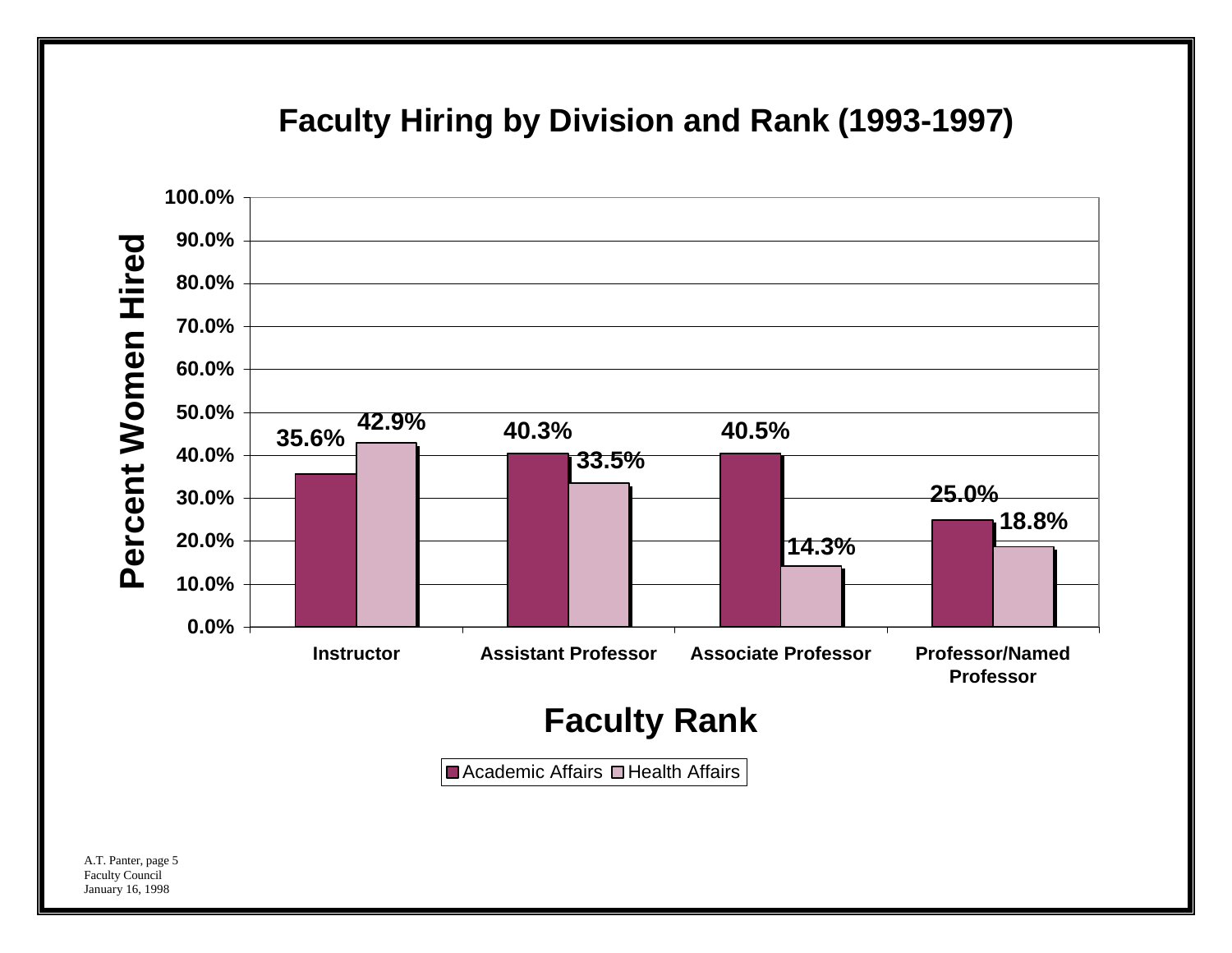#### **Academic Affairs Faculty Hiring (1993-1997)**



**Academic Unit**

A.T. Panter, page 6 Faculty Council January 16, 1998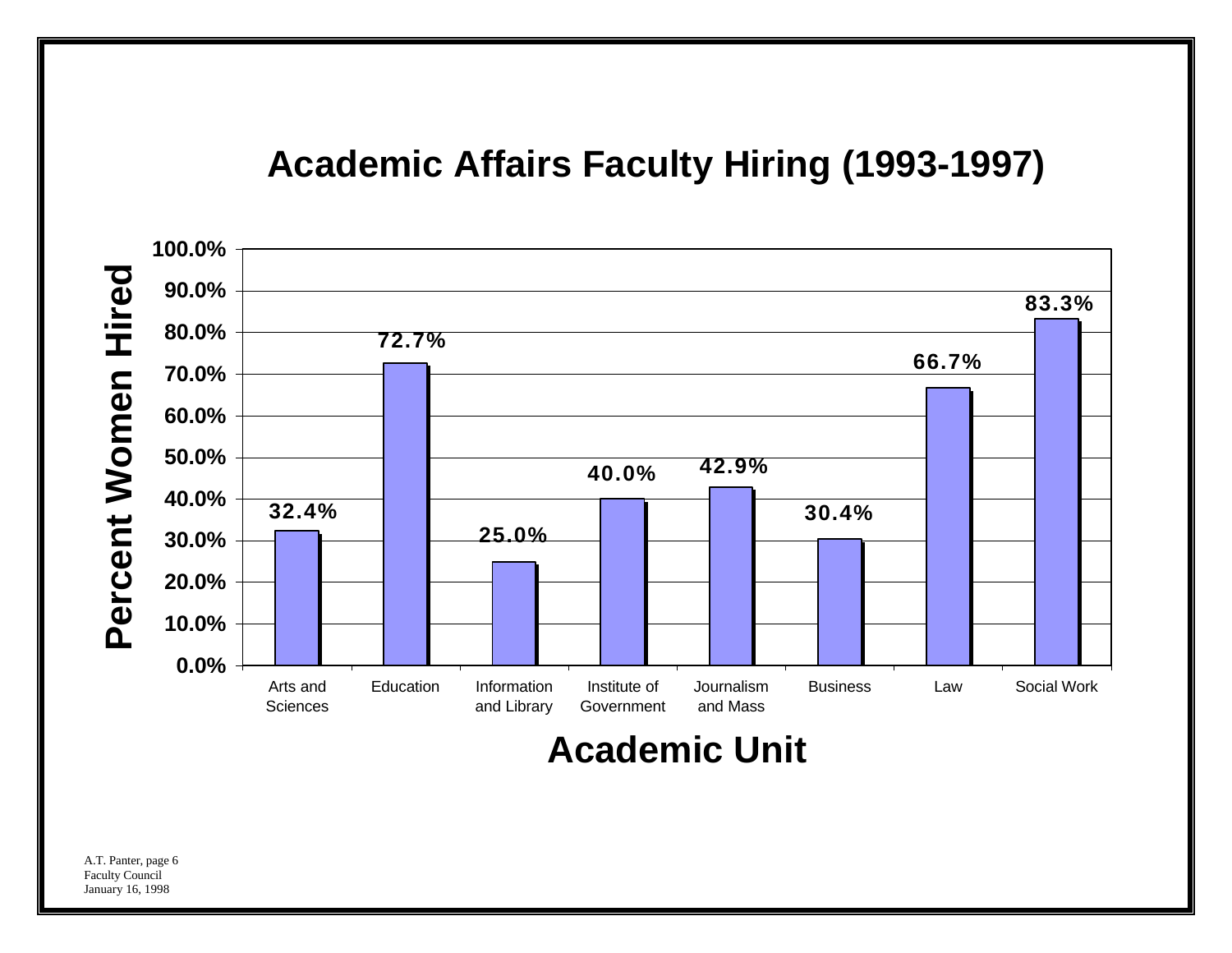#### **Health Affairs Faculty Hiring (1993-1997)**



A.T. Panter, page 7 Faculty Council January 16, 1998